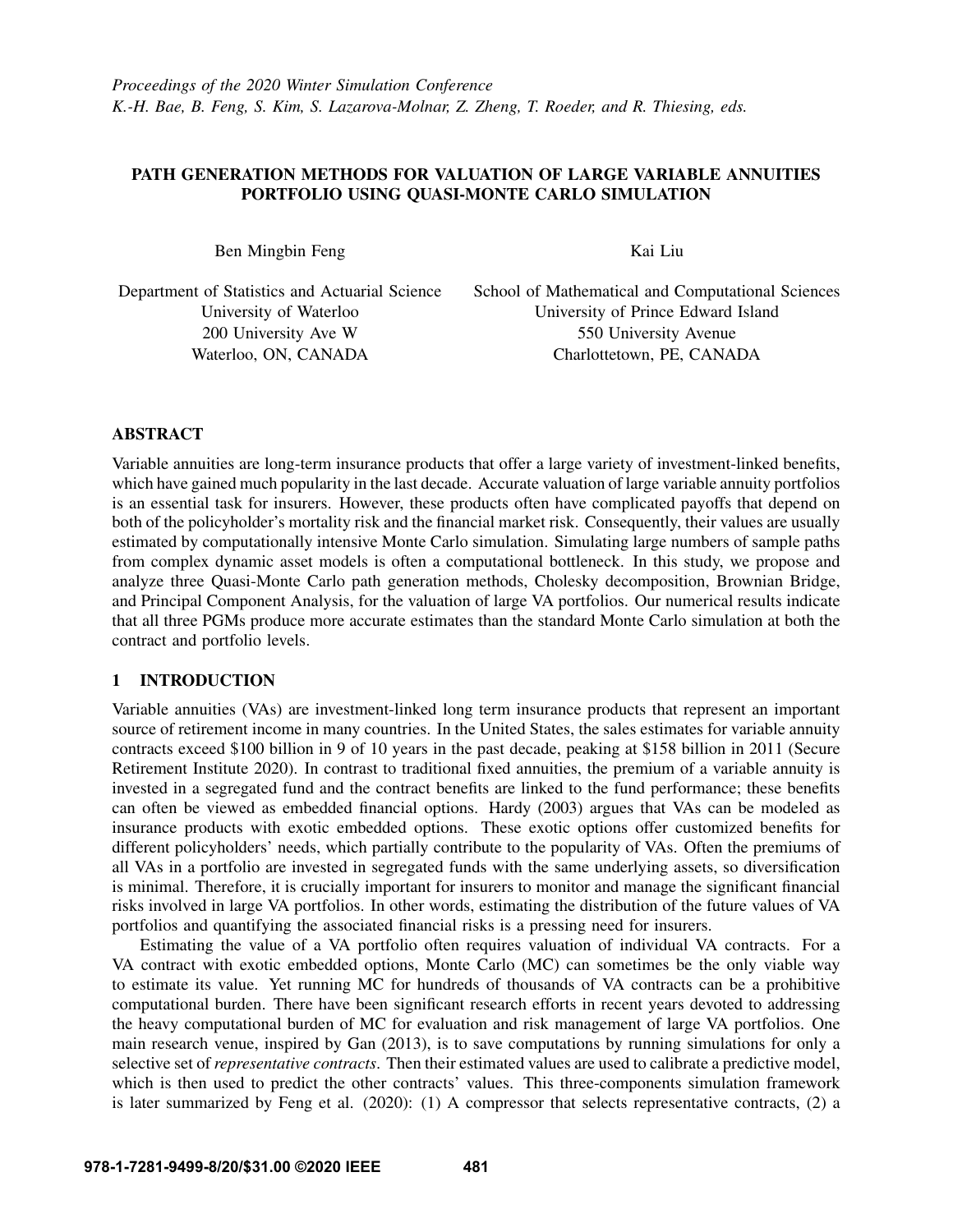simulator that runs simulations for the representative contracts, and (3) a predictor that estimates the values of other contracts and the value of the entire portfolio. [Gan \(2013\)](#page-9-1) and [Gan and Lin \(2015\)](#page-9-3) both clustering, standard MC, and Gaussian process model as the three components, with nugget effects added in the latter study. [Gan and Lin \(2017\)](#page-9-4) also use clustering as the compressor, but a dynamic hedging simulator and a two-level Gaussian process predictor are considered. [Hejazi and Jackson \(2016\),](#page-9-5) [Hejazi et al. \(2017\),](#page-9-6) and [Gan and Valdez \(2018\)](#page-9-7) use neural network, spatial interpolation, and regression models, respectively, as the predictors. [Xu et al. \(2018\)](#page-10-1) use a moment matching scheme as the compressor and a few machine learning models such as neural networks, regression trees, and random forest as the predictors. [Liu and](#page-9-8) [Tan \(2020\)](#page-9-8) apply Quasi-Monte Carlo method in the compressor and a Taylor approximation scheme in the predictor. [Feng et al. \(2020\)](#page-9-2) added a optimum budget allocation in the simulator to strategically allocate a fixed simulation budget to different contracts. In the numerical studies in [Liu and Tan \(2020\)](#page-9-8) and [Feng](#page-9-2) [et al. \(2020\),](#page-9-2) some of these methods poorly estimates the VA contract values, but the estimation errors at the contract level cancel out to some degree when aggregated to the portfolio level. Low contract-level accuracy is a major drawback for using the three-components simulation framework, because the simulation is only run for a small number of VA contracts in the portfolio.

In this study, we consider a simulation method that runs simulation for all VA contracts in a portfolio, but save computations by simulating a small number of sample paths. Such method produces accurate estimates at both the portfolio and the contract levels. Specifically, we consider the path generation methods (PGMs) in Quasi-Monte Carlo (QMC) so that each contract value can be accurately estimated with a small number of sample paths. As such, we can afford running simulations for all VAs in a large portfolio, resulting in highly accurate contract and portfolio value estimates. QMC has been a strong contender to standard MC since its introduction, for both its high convergence rate in some cases and its good practical performances in many applications. In essence, QMC concerns about the design and analysis of deterministic sequences in the high dimensional unit cube and their applications in numerical integration. Well-designed QMC sequences that satisfy certain uniformity properties can densely fill the high dimensional unit cube, allowing the numerical integration quickly converges to its true value. Interested readers are encouraged to refer to [Niederreiter](#page-10-2) [\(1992\)](#page-10-2) for a thorough introduction to QMC. Unlike standard MC that converges inversely proportionally to the number of independent replications, the convergence rate of the QMC depends on not only the number of QMC points but also the dimensionality of the problem. [Sloan](#page-10-4) and Woźniakowski (1998) and Sloan and Woźniakowski (2001) show that there exist QMC algorithms where the curse of dimensionality can be alleviated in some weighted function classes. [Papageorgiou \(2000\)](#page-10-5) and [Owen \(2003\)](#page-10-6) both demonstrate the superiority of QMC in some isotropic integrals. In contrast to theoretical predictions, [Bratley et al. \(1992\)](#page-9-9) show that without considering the function of interest, QMC may offer no practical advantage over MC.

Path generation methods (PGMs) concern the transformation of QMC sequence to other random variables. It has been studied that PGMs have significant impacts on the efficiency of QMC algorithms. For example, [Wang and Tan \(2012\)](#page-10-7) study different PGMs in financial applications and found that the accuracies of the resulting QMC algorithms are vastly different, even for the same problem. [Wang and Tan](#page-10-8) [\(2013\)](#page-10-8) extend these findings to discontinuous pricing functions and demonstrated highly accurate option price estimates with minimal computations. In addition, [Liu \(2012\)](#page-9-10) summarize a general derivative pricing framework using PGMs. Inspired by the above studies, in this article we investigate three common PGMs for the valuation of large VA portfolios.

The remaining paper is organized as follows. Section 2 provides a brief overview of variable annuity valuation. Section 3 introduces the path generation methods. Section 4 discusses the numerical evidence and Section 5 concludes the paper.

## <span id="page-1-0"></span>2 VARIABLE ANNUITY VALUATION

Under appropriate mathematical and financial assumptions, such as the existence and uniqueness of risk-neutral measure and market completeness, MC can be used to estimate the value of various financial instruments such as exotic options. Since the seminal work [Boyle \(1977\),](#page-9-11) MC has become a popular method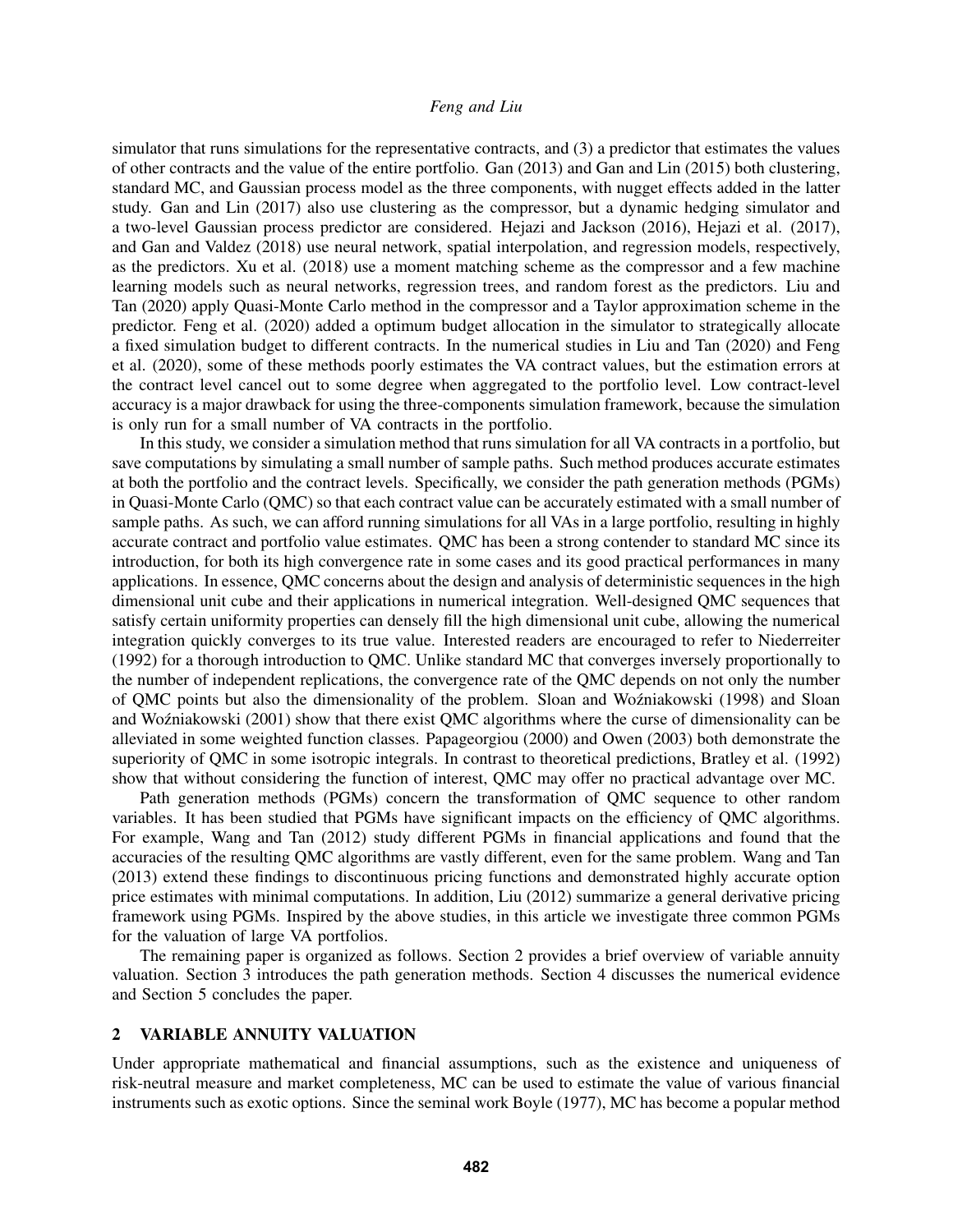for option pricing [\(Boyle et al. 1997\)](#page-9-12) and many other financial engineering applications [\(Glasserman 2004\)](#page-9-13). Also, soon after its introduction in [Niederreiter \(1992\),](#page-10-2) QMC has also become a popular method for option pricing [\(Joy et al. 1996\)](#page-9-14); see [L'Ecuyer \(2004\)](#page-9-15) for a survey study on QMC methods in finance. In this section, we will articulate the problem statement of variable annuity valuation. In addition, we will show how different path generation methods can be applied to solve this problem.

Consider a VA contract whose benefit is linked to an underlying fund whose value at time *t* is denoted by  $S_t$ , for any  $0 \le t \le T$ , where *T* is the maturity of the contract. The fund value is used to calculate the growth of the policyholder's sub-account value, which is denoted by  $F_t$  at time  $t$ . For simplicity of exposition, we assume that there are no fees so  $F_0 = S_0$ ; the sub-account value can deviate from fund value in the future due to withdrawals. A vanilla guaranteed minimum maturity benefit (GMMB) allows the policyholder to receive the sub-account value at maturity or a guaranteed amount *G*, whichever is larger. This means that, at maturity *T*, besides the sub-account value  $F_T$ , the insurer is liable to pay  $(G-F_T)^+$  = max $\{0, G-F_T\}$  to the policyholder. This liability is exactly the payoff of a vanilla European put option. Intuitively, when the underlying fund is not performing well, and sub-account value is insufficient to pay the guaranteed benefit *G*, then the insurer has to pay the difference. A guaranteed minimum accumulation benefit (GMAB) is similar to GMMBs but contains a few renewal or ratchet points during the contract life when the guaranteed benefit can be renewed to lock in the accumulated benefit up to that point. The insurer liability for a GMAB with one renewal point is similar to the payoff of a put-on-put option; the payoff quickly becomes very complicated as the number of renewal points increases. Guaranteed minimum withdrawal benefit (GMWB) is a type of VA contract that allows the policyholder to withdraw up to a fixed guaranteed amount periodically. When the underlying fund follows a Markovian dynamic asset model, and the policyholder withdraws the maximum amount in each period, [Liu \(2010\)](#page-9-16) shows that the insurer's liability can be modeled as arithmetic Asian options. Typically a VA contract also provides guaranteed minimum death benefit (GMDB) to pay the beneficiary, upon the policyholder's death, the maximum of the sub-account value and the guaranteed amount. These benefits, as well as their variations, can be combined in a single VA contract, resulting in even more complicated payoff structures and exotic embedded options. Monte Carlo simulation is often the only viable method to estimate the value of a VA contract.

To make the case concrete, we present the simulation model for the actuarial present value of a VA contract with both GMDB and GMWB. This simulation model is inspired by [\(Gan 2013\)](#page-9-1) and is employed in our numerical studies in Section [4.](#page-6-0) Let  $t = 0$  be the inception of a VA contract and T be the maturity of the contract. Also, let  $t = 0, 1, 2, \ldots, T$  be the anniversary dates of the contract, when one of two possible events may happen: (1) the policyholder withdraws money as a guaranteed withdrawal of the GMWB or (2) the policyholder dies. We use subscripts  $t^-$  and  $t^+$  to denote the value of a variable (e.g.,  $F_{t-}$  and  $F_{t+}$ ) immediately before and after an anniversary date, respectively. We assume for simplicity that there are no fees, no lapses (abrupt termination of the contract), the policyholder takes maximum annual withdrawals, and all the events happen only at anniversary dates. Noted that these assumptions can be relaxed with some revisions to the simulation model. Also, the simulation model can be modified to accommodate other event frequencies such as monthly and weekly or irregular event times, but we use terms such as "anniversary" and "years" for ease of exposition.

Given the initial fund value  $S_0$ , the first step in the simulation model is to simulate its future values  $S = \{S_1, \ldots, S_T\}$  based on some prescribed dynamic asset models, e.g., the Black-Scholes model. At time  $t = 0$ , the policyholder pays premium  $F_0$ , which is invested into the sub-account. The account value's growth between two anniversary dates is linked to the growth of the underlying fund, i.e.,

<span id="page-2-0"></span>
$$
F_{t^-} = F_{(t-1)^-} \frac{S_t}{S_{t-1}}, \quad t = 1, \dots, T.
$$
 (1)

The GMWB allows the policyholder to withdraw a fraction, say  $\alpha$ , of the initial premium every year, with a guaranteed withdrawal amount equal to the initial premium. Let *W<sup>t</sup>* be the withdrawal benefit,  $D_t$  be the death benefit,  $G_t^W$  be the remaining total amount that can be withdrawn,  $G_t^E$  be the maximum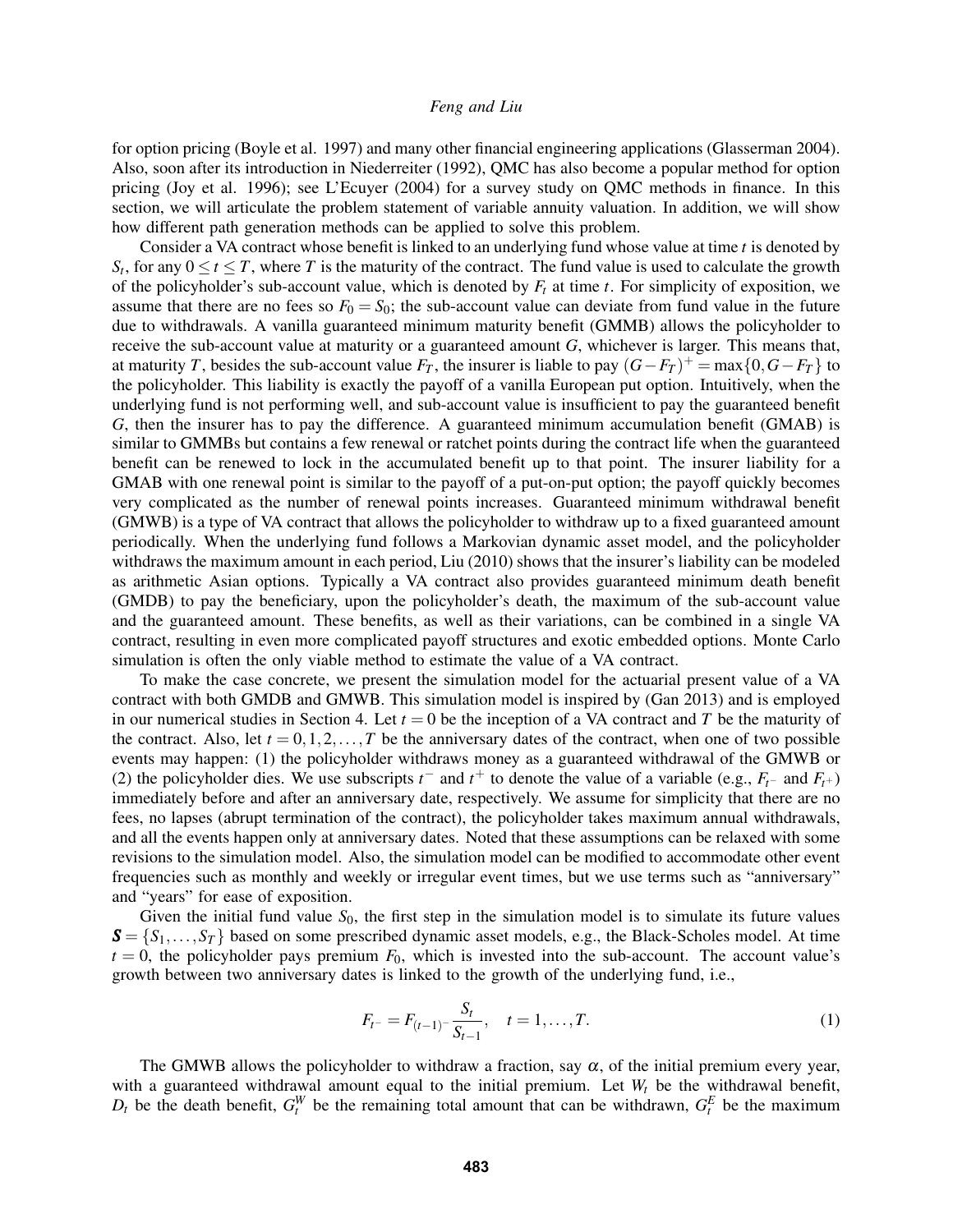amount that can be withdrawn annually and  $G_t^D$  be the guaranteed minimum death benefit at time *t*. In our simplified settings, the maximum amount that can be withdrawn annually is fixed  $G_t^E = G^E = \alpha F_0$ . The initial guaranteed total withdrawal is  $G_0^W = F_0$  and this amount decreases every time a withdrawal is made; the remaining total amount that can be withdrawn after the *t*-th withdrawal is denoted by  $G_{t+1}^W$ . Assuming that the policyholder takes the maximum withdrawal at each anniversary date, the withdrawal amount at year *t* is then  $E_t = \min(G^E, G^W_{t-})$  for  $t = 1, ..., T$ . If the sub-account value at year *t* is insufficient for the withdrawal, the insurer is liable for the difference, which is

$$
W_t = \max\{0, E - F_{t-}\}, \quad t = 1, \ldots, T.
$$

After this *t*-th withdrawal, the sub-account value becomes  $F_{t+} = \max(0, A_{t-} - E_t)$ . Also the remaining total amount that can be withdrawn is  $G_{t^+}^W = \max(0, G_{t^-}^W - E)$ ; this amount does not change between two consecutive withdrawals, i.e.,  $G_{(t+1)-}^W = G_{t^+}^W$ .

The GMDB guarantees a minimum death benefit, denoted by  $G_t^D$ , that is initially set equal to the initial premium and subsequently adjusted pro rata to the sub-account value as withdrawals are made. Mathematically, this means that  $G_0^D = F_0$  and  $G_{t^+}^D = G_{t^-}^D \frac{F_{t^+}}{F_{t^-}}$  $F_{t-}^{r+}$ ,  $t = 1, \ldots, T$ . Also, this death benefit remains unchanged between two consecutive withdrawals, i.e.,  $G_{(t+1)-}^D = G_{t^+}^D$ . If the policyholder dies at year *t* and the sub-account value is insufficient, the insurer is liable to the difference, which is

$$
D_t = \max\{0, G_{t^-}^D - F_{t^-}\}, \quad t = 1, \ldots, T.
$$

Suppose the policyholder is at age  $x_0$  at time 0, the actuarial present value of the insurer's liability for the death and the withdrawal benefits for given future fund values  $\mathbf{S} = (S_1, \ldots, S_T)$  can be written as

<span id="page-3-0"></span>
$$
V(\mathbf{S}) = \sum_{t=1}^{T} (t_{t-1} p_{x_0}) \cdot (1 - q_{x_0 + t-1}) \cdot W_t e^{-rt} + \sum_{t=1}^{T} t_{t-1}(p_{x_0}) \cdot (q_{x_0 + t-1}) \cdot D_t e^{-rt},
$$
\n(2)

where  $t p_x$  is the standard actuarial notation for the probability of aged *x* surviving for *t* years,  $q_x$  denotes the probability of aged x dying within 1 year, and  $r$  is the per-period risk-free interest rate. In our numerical studies, these probabilities are based on the 1996 IAM mortality tables provided by the Society of Actuaries [\(Johansen 1996\)](#page-9-17). As we alluded to in the notation  $V(S)$ , the present value [\(2\)](#page-3-0) depends on the simulated future fund values. An insurer is often interested in the expected value  $E[V(S)]$ , i.e., the value of the VA contract. This expectation is complicated and has no analytical formula, but one can easily translate the descriptions between [\(1\)](#page-2-0) and [\(2\)](#page-3-0) into a simulation computer program and estimate  $E[V(S)]$  via simulation. In a MC experiment, the user simulates independent sample paths  $S^{(1)}, \ldots, S^{(N)}$  and estimates the VA contract value by the sample average of the resulting present values  $V(\mathbf{S}^{(1)})\dots,V(\mathbf{S}^{(N)})$ .

#### 3 PATH GENERATION METHODS (PGMs)

The expected VA contract value described in Section [2,](#page-1-0) i.e.,  $E[V(S)]$ , has no closed-form analytical formula, thus it needs to be estimated numerically by, say, MC or QMC. The simulation efficiency depends on how well one can simulate the random sample path **S** according to the prescribed dynamic asset model. Three PGMs in QMC methods are presented in this section. For clarity of illustration, we focus our discussions on a single-asset Black-Scholes model for the underlying fund value, but the PGMs in our discussions are generally applicable to other asset models and to multiple-asset models.

Suppose the underlying fund value  $S_t$  follows the Black-Scholes model, then its risk-neutral instantaneous asset dynamic at any time  $0 < t < T$  is given by

<span id="page-3-1"></span>
$$
dS_t = rS_t dt + \sigma S_t dW_t, \qquad (3)
$$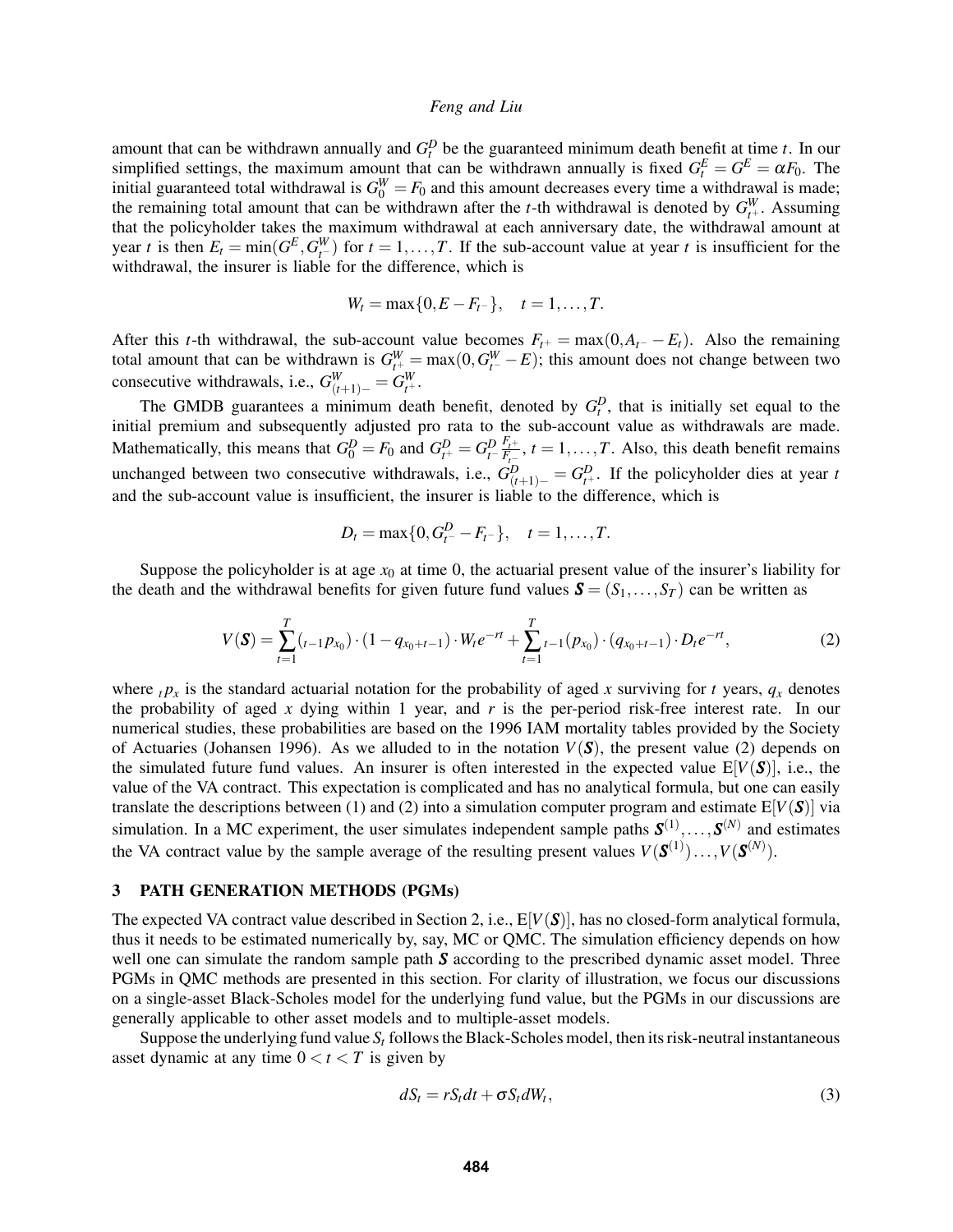where *r* is the per-period risk-free interest rate,  $\sigma$  is the per-period volatility, and  $W_t$  is a standard Brownian motion. Given an initial value  $S_0$ , one solution to the stochastic differential equation [\(3\)](#page-3-1) is  $S_t$  =  $S_0 \exp\left(\left(r - \frac{\sigma^2}{2}\right)\right)$  $\left(\frac{y^2}{2}\right)t + \sigma W_t$ ). So the growth of the fund value between two times depends on the corresponding increment of  $W_t$ , i.e.,  $S_{t_j} = S_{t_i} \exp\left(\left(r - \frac{\sigma^2}{2}\right)\right)$  $\left(\frac{\sigma^2}{2}\right)(t_j - t_i) + \sigma(W_{t_j} - W_{t_i})$  for any  $0 \le t_i < t_j \le T$ . Since  $W_t$  is a standard Brownian motion, it has independent normally distributed increments, i.e.,  $W_t - W_s \sim \mathcal{N}(0, t - s)$ for any  $0 \le s \le t \le T$ . The covariance of the Brownian motion at any two given times  $t, s \in [0, T]$  is given by  $Cov[W_t, W_s] = min(t, s)$ . So, for fixed times  $0 = t_0 < t_1 < \ldots < t_K = T$ , the sample path of the fund value can be simulated as

<span id="page-4-0"></span>
$$
S_{t_i} = \exp(\mu_i + \sigma B_{t_i}), \text{ where } \mu_i = \ln S_0 + (r - \sigma^2/2)t_i.
$$
 (4)

The random vector  $\mathbf{B} = [B_{t_1},...,B_{t_K}]$  follows a multivariate normal distribution with zero means and covariance matrix  $\Sigma$  whose  $(i, j)$ -th element is  $\Sigma_{ij} = \min(t_i, t_j)$ ; we write  $B \sim MVN(0, \Sigma)$ . In light of the one-to-one relationship [\(4\)](#page-4-0) between *S* and *B*, VA contract value  $V(S)$  in [\(2\)](#page-3-0) can be redefined as  $\widetilde{V}(B)$  for some function  $\tilde{V}(\cdot)$ . In subsequent discussions, we will turn our attention to the efficient generation of **B**.

In a typical high dimensional QMC method, a point sequence in the unit hypercube  $[0,1]^K$  is generated. For each QMC point, the value in each dimension can be plugged into the inverse cumulative distribution function (cdf) of a standard normal random variable. The resulting random vector, denoted by *Z*, can be viewed as a QMC sequence of standard multivariate normal random vector.

Let  $\mathbf{Z} \sim MVN(\mathbf{0}, I_K)$ , where  $I_K$  is the  $K \times K$  identity matrix, be a standard multivariate normal random vector. Consider a linearly transformed random vector  $\mathbf{B} = \mathbf{AZ}$  for a given  $K \times K$  matrix **A**, it is well-known in statistics that  $\mathbf{B} \sim MVN(\mathbf{0},\mathbf{A}\mathbf{A}^{\top})$ . If the matrix *A* satisfies  $\mathbf{A}\mathbf{A}^{\top} = \Sigma$ , then  $\mathbf{B} \sim MVN(\mathbf{0},\Sigma)$  and *A* is known as the generating matrix of the Brownian motion *W<sup>t</sup>* . Different PGMs correspond to different ways to construct the generating matrix. Note that the efficiency of standard MC is not affected by the generating matrix, as long as  $AA^{\perp} = \Sigma$ . However, well-designed PGMs can greatly improve the efficiency of QMC methods, as shown in [Wang and Tan \(2012\).](#page-10-7) We study three PGMs in this study: Cholesky decomposition (Section [3.1\)](#page-4-1), Brownian bridge (Section [3.2\)](#page-5-0), and principal component analysis (Section [3.3\)](#page-5-1). In addition, when the decomposition matrix  $\boldsymbol{A}$  defines the affine transformation of any marginal distributions. The PGMs could be applied to more complicated models, e.g. general hyperbolic models.

#### <span id="page-4-1"></span>3.1 Cholesky Decomposition

Cholesky decomposition is the most common PGM for simulating Brownian motions, in both MC and QMC. Specifically, the generating matrix for the Cholesky PGM, denoted by  $A^{CHO}$ , is simply the Cholesky decomposition of the covariance matrix  $\Sigma$ , which is given by

$$
\mathbf{A}^{CHO} = \begin{bmatrix} \sqrt{t_1} & 0 & \cdots & 0 \\ \sqrt{t_1} & \sqrt{t_2 - t_1} & \cdots & 0 \\ \vdots & \vdots & \ddots & \vdots \\ \sqrt{t_1} & \sqrt{t_2 - t_1} & \cdots & \sqrt{t_K - t_{K-1}} \end{bmatrix}.
$$

Note that the Cholesky PGM  $\mathbf{B} = \mathbf{A} \mathbf{Z}$  is exactly the random walk construction of Brownian motions:

<span id="page-4-2"></span>
$$
B_{t_i} = B_{t_{i-1}} + \sqrt{t_i - t_{i-1}} Z_i, \text{ for } i = 1, ..., K.
$$
 (5)

The popularity of the Cholesky PGM mainly owes to its simplicity as the random walk construction closely resembles the stochastic differential equation for  $X_t$ . Also, computationally, since the Cholesky generating matrix  $A^{CHO}$  is lower-triangular,  $B = A^{CHO}Z$  requires only  $\mathcal{O}(K)$  operations, instead of  $\mathcal{O}(K^2)$ operations for matrix multiplication *AZ* in general.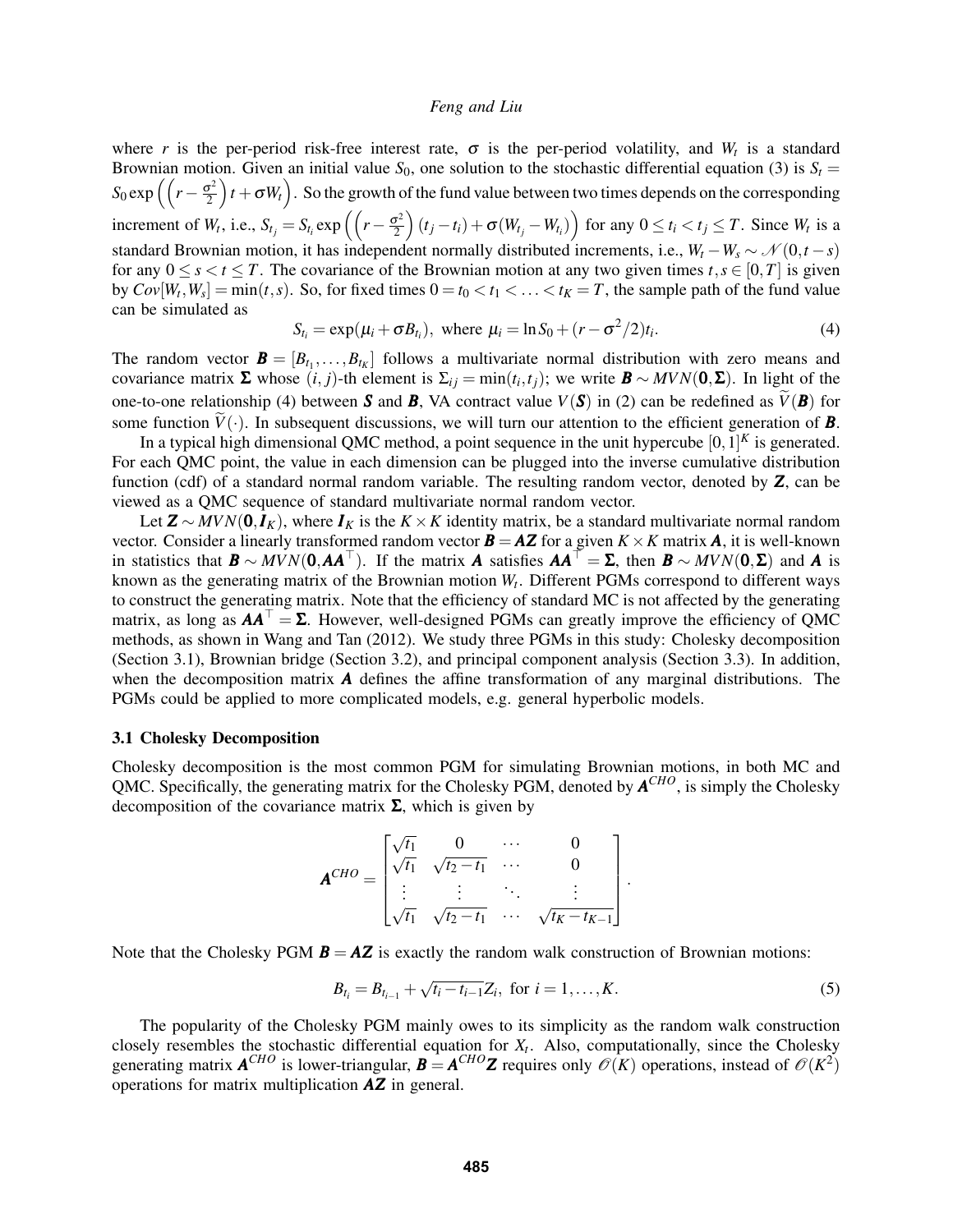#### <span id="page-5-0"></span>3.2 Brownian Bridge

The random walk construction [\(5\)](#page-4-2) simulates  $B_{t_i}$ ,  $i = 1, \ldots, K$  in order. However, one may simulate the values  $B_{t_i}$ ,  $i = 1, ..., K$  in any order, provided that the random vector **B** follows the desired joint distribution, i.e.,  $\mathbf{B} \sim MNV(0, \Sigma)$ . For example, one may first simulate the end value  $B_T = B_{t_K}$  given the initial value  $B_0 = B_{t_0}$ , and then simulate the mid-point  $B_{T/2}$  from the correct conditional distribution of  $B_{T/2}$  given  $B_0$ and  $B_T$ . This is the main idea of the so-called Brownian bridge (BB) construction.

The BB construction was first proposed by [Moskowitz and Caflisch \(1996\),](#page-10-9) which simulates Brownian motion sample paths by first simulating the final value of a path then repeatedly simulate the intermediate values conditional on the values that have been simulated. Mathematically, given  $B_0$ , BB first simulates  $B_{t_k} = \sqrt{t_k}Z_1 = \sqrt{TZ_1}$ . Next, given two adjacent values  $B_{t_i}$  and  $B_{t_k}$ , the intermediate value  $B_{t_j}$  for any  $t_j \in (t_i, t_k)$  is simulated as

$$
B_{t_j} = (1-\alpha)B_{t_i} + \alpha B_{t_k} + \sqrt{\alpha(1-\alpha)(t_k-t_i)}Z
$$
, where  $\alpha = \frac{t_j-t_i}{t_k-t_i}$  and  $Z \sim \mathcal{N}(0,1)$ .

For instance, suppose *K* is a power of 2 and  $t_0, t_1, \ldots, t_K$  are equally spaced in [0,*T*], then Brownian motion sample path simulated by Brownian bridge PGM is

<span id="page-5-2"></span>
$$
B_{t_K} = \sqrt{T}Z_1,
$$
  
\n
$$
B_{t_{K/2}} = \frac{1}{2}(B_{t_0} + B_{t_K}) + \sqrt{\frac{T}{4}}Z_2 = \frac{\sqrt{T}}{2}Z_1 + \frac{\sqrt{T}}{2}Z_2,
$$
  
\n
$$
B_{t_{K/4}} = \frac{1}{2}\left(B_{t_0} + B_{t_{K/2}}\right) + \sqrt{\frac{T}{8}}Z_3 = \frac{\sqrt{T}}{4}Z_1 + \frac{\sqrt{T}}{4}Z_2 + \sqrt{\frac{T}{8}}Z_3,
$$
  
\n
$$
B_{t_{3K/4}} = \frac{1}{2}\left(B_{t_{K/2}} + B_{t_K}\right) + \sqrt{\frac{T}{8}}Z_4 = \frac{3\sqrt{T}}{4}Z_1 + \frac{\sqrt{T}}{4}Z_2 + \sqrt{\frac{T}{8}}Z_4,
$$
  
\n
$$
\vdots
$$
\n(6)

where  $Z_i$ 's are independent standard standard normal random variables for  $i = 1, ..., K$ . Brownian bridge construction is often done recursively as shown in [\(6\)](#page-5-2), which also corresponds to a specific generating matrix  $A^{BB}$  such that  $A^{BB}(A^{BB})^{\top} = \Sigma$ . For example, if  $K = T = 4$ , then according to [\(6\)](#page-5-2) the Brownian bridge generating matrix is √

$$
\mathbf{A}^{BB} = \begin{bmatrix} 1/2 & 1/2 & \sqrt{2}/2 & 0 \\ 1 & 1 & 0 & 0 \\ 3/2 & 1/2 & 0 & \sqrt{2}/2 \\ 2 & 0 & 0 & 0 \end{bmatrix}.
$$

Computationally,  $A^{BB}$  is not triangular in general, so the Brownian bridge construction can take longer than the random walk construction, especially for sample paths with many intermediate steps. In terms of accuracy, both  $A^{CHO}Z$  and  $A^{BB}Z$  have the same joint distribution, although the random vector  $Z$  is weighted differently. In standard MC, elements of *Z* are independent standard normal random numbers without any trivial statistical difference, so the different weightings by the generating matrices do not result in significant difference in estimation accuracy. However, as shown in [Caflisch et al. \(1997\),](#page-9-18) when QMC methods are applied the Brownian bridge construction can produce more accurate results than the random walk construction for financial securities with special payoff structures. This is because the Brownian bridge starts with the end point of the Brownian path and then consequently refines the midpoint of intervals which will reduce so-called effective dimension [\(Caflisch et al. 1997\)](#page-9-18). So the generating matrix *A* plays an important role in QMC methods. In the next section, we present a generating matrix that has provable optimality properties.

#### <span id="page-5-1"></span>3.3 Principal Component Analysis

For many well-known high dimensional QMC sequences, such as Sobol and Halton sequences, the first few components usually have better uniformity properties than other components. Therefore, to develop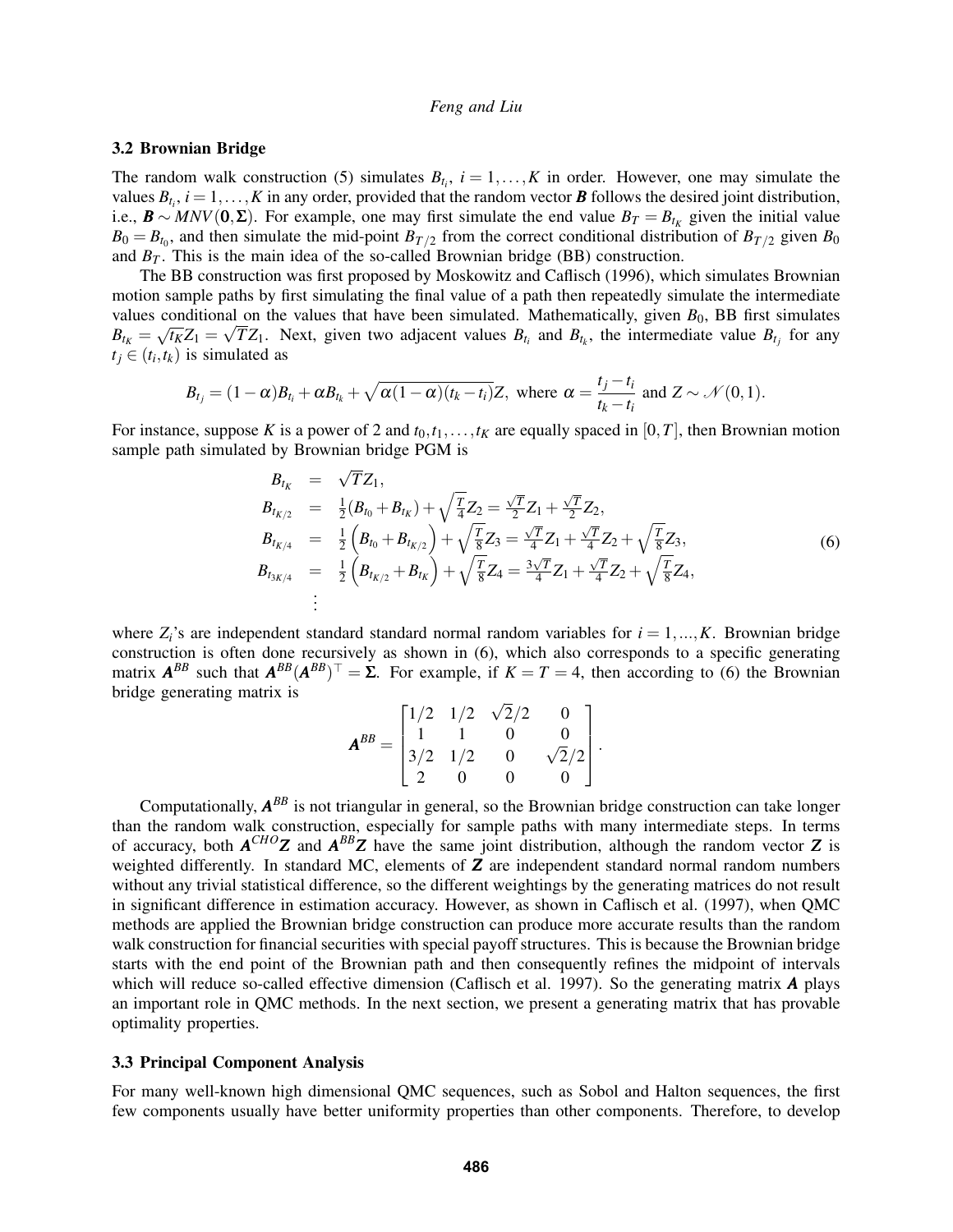an efficient QMC method for simulating  $\mathbf{B} = \mathbf{A}\mathbf{Z}$ , it is desirable to construct a generating matrix  $\mathbf{A}$  such that the variance of *B* is mostly explained by the first component of *Z*. To be specific, note that the random vector  $\mathbf{B} = \mathbf{A}\mathbf{Z} = Z_1\mathbf{A}_{-1} + \cdots + Z_K\mathbf{A}_{-K}$  where  $\mathbf{A}_{-k}$  denotes the *k*-th column of **A**. Since all components of *Z* have unit variance, the total variance of *B* can be shown as  $||A_{.1}||^2 + \cdots + ||A_{.K}||^2$ . Moreover, the total variance contributed by the first *k* components of **Z** can be shown as  $||A_{\cdot1}||^2 + \cdots + ||A_{\cdot k}||^2$ . To concentrate the total variance to as few components of *Z* as possible, one should maximize the ratios

<span id="page-6-1"></span>
$$
R_k = \frac{\|\mathbf{A}_{.1}\|^2 + \dots + \|\mathbf{A}_{.k}\|^2}{\|\mathbf{A}_{.1}\|^2 + \dots + \|\mathbf{A}_{.K}\|^2}, \quad \text{for all } k = 1, \dots, K. \tag{7}
$$

One way to achieve the above objective is via the eigen-decomposition or, equivalently, the principal component analysis (PCA) of the covariance matrix  $\Sigma$ . Since  $\Sigma$  is positive definite, it has an eigendecomposition, say  $\Sigma = V \Lambda V^{\top}$ , where  $\Lambda$  is diagonal matrix containing the eigenvalues of  $\Sigma$  and  $V$  is an orthogonal matrix containing the corresponding eigenvectors as its columns. Without loss of generality, we assume that the eigenvalues are sorted in descending order, i.e.,  $\lambda_1 \geq \lambda_2 \geq \cdots \geq \lambda_K$ . Define the PCA generating matrix as √

$$
\mathbf{A}^{PCA} = \mathbf{V}\sqrt{\mathbf{\Lambda}},
$$

where  $\sqrt{\Lambda}$  is a diagonal matrix that contains  $\sqrt{\lambda_k}$ ,  $k = 1, ..., K$  in its diagonal. Then the eigen-decomposition identity dictates that  $A^{PCA}(A^{PCA})^{\top} = V\Lambda V^{\top} = \Sigma$  so  $A^{PCA}$  is indeed a generating matrix for the desired Brownian motion.

We provide a holistic explanation for how  $A^{PCA}$  achieves the aforementioned concentration of total we provide a noistic explanation for now  $A^{\text{per}}$  achieves the arorementioned concentration of total variance. By construction,  $A^{PCA} = [\sqrt{\lambda_1}V_{\cdot1}, \dots, \sqrt{\lambda_K}V_{\cdotK}]$  where  $V_k$  is the *k*-th eigenvector. Since *V* is a orthogonal matrix,  $\mathbf{V}_{k}^{\top} \mathbf{V}_{k} = 1$  and therefore  $\|\mathbf{A}_{k}^{PCA}\|^{2} = \lambda_{k} \mathbf{V}_{k}^{\top} \mathbf{V}_{k} = \lambda_{k}$  for all  $k = 1, ..., K$ . Let **A** be any generating matrix for  $\Sigma$ , then according Equation [\(7\)](#page-6-1), for every  $k = 1, ..., K$  we have

$$
\frac{\|\mathbf{A}_{\cdot 1}^{PCA}\|^2 + \cdots + \|\mathbf{A}_{\cdot k}^{PCA}\|^2}{\|\mathbf{A}_{\cdot 1}^{PCA}\|^2 + \cdots + \|\mathbf{A}_{\cdot k}^{PCA}\|^2} = \frac{\lambda_1 + \cdots + \lambda_k}{\lambda_1 + \cdots + \lambda_k} \ge \frac{\|\mathbf{A}_{\cdot 1}\|^2 + \cdots + \|\mathbf{A}_{\cdot k}\|^2}{\|\mathbf{A}_{\cdot 1}\|^2 + \cdots + \|\mathbf{A}_{\cdot K}\|^2},
$$

where the inequality holds because  $||A_1^{PCA}||^2 + \cdots + ||A_K^{PCA}||^2 = ||A_{\cdot1}||^2 + \cdots + ||A_{\cdotK}||^2 = \lambda_1 + \lambda_2 + \cdots + \lambda_K$ and  $\lambda_1 \geq \lambda_2 \geq \cdots \geq \lambda_K$ . This justifies the desire maximum concentration of variance.

For the Brownian motion  ${B_t, t \ge 0}$  in [\(4\)](#page-4-0), [Akesson \(1998\)](#page-9-19) showed that the generating matrix  $A^{PCA} = V \sqrt{\Lambda}$  where

$$
V_{ij} = \frac{2}{\sqrt{2n+1}} \sin\left(\frac{2i-1}{2n+1}j\pi\right) \text{ and } \lambda_i = \left(4n\sin^2\left(\frac{2i-1}{2n+1}\right)\frac{\pi}{2}\right)^{-1}, \text{ for all } i,j = 1,\ldots,K.
$$

Computationally, [Scheicher \(2007\)](#page-10-10) showed that  $A^{PCA}$  can be computed efficiently using the fast sine transform with  $\mathcal{O}(K \log(K))$  basic operations.

#### <span id="page-6-0"></span>4 NUMERICAL STUDIES

In this section, we apply QMC methods with different PGMs to estimate the values of large VA portfolios. The results of our study provide some numerical evidences on the superior efficiency of the QMC methods compared to the standard Monte Carlo simulation. In addition, the results also show that the accuracy of the VA portfolio valuation differs for different PGMs. Besides the contract and portfolio value, we also use the infinitesimal perturbation analysis (IPA) method [\(Glasserman 2004\)](#page-9-13) to estimate the sensitivity of these values to the changes to initial sub-account fund value, i.e., the Deltas (Δ). The Deltas estimation is used to provide additional supporting evidences for the effectiveness of the proposed QMC methods. The settings of our numerical experiences are inspired by [Gan \(2013\).](#page-9-1)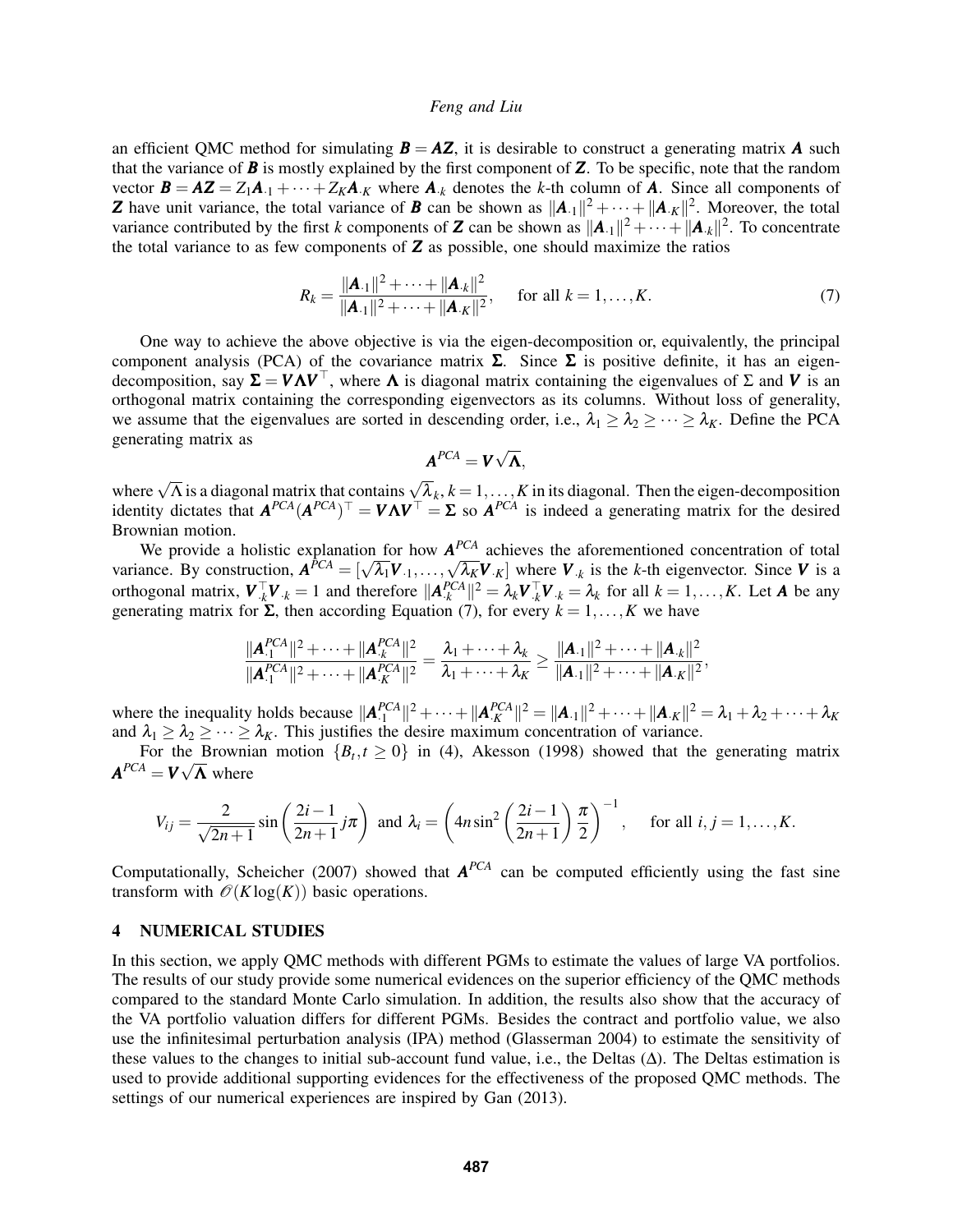In our experiments, we simulate synthetic VA portfolios with 100,000 VA contracts. Each contract is specified by 6 attributes, as shown in the left column of Table [1.](#page-7-0) For each contract in the synthetic portfolio, the value of each attribute is uniformly and randomly sampled from the values and ranges specified in the right column of Table [1.](#page-7-0) Note that some contracts have only one guaranteed minimum benefit, i.e., GMDB. These contracts can be viewed as contracts with both GMDB and GMWB but has a withdrawal limit of 0 annually. Also, the gender and age of the policyholder affect the survival and death probabilities  $t p_x$  and  $q_x$  in the contract value calculation, i.e., Equation [\(2\)](#page-3-0).

| Values and Ranges          |
|----------------------------|
| GMDB only, GMDB & GMWB     |
| Male, Female               |
| $20, 21, \ldots, 60$       |
| [10000, 500000]            |
| $0.04, 0.05, \ldots, 0.08$ |
| $10, 11, \ldots, 25$       |
|                            |

<span id="page-7-0"></span>Table 1: Variable annuity contract attributes description

We assume that the sub-accounts of all the VA contracts are linked to the same underlying fund, which is modeled by the Black-Scholes model, i.e., geometric Brownian motion. In practice, the sub-accounts are all linked to funds that consist of a small number of indices. We consider a single-fund example for illustration purpose. Let  $T = 25$  be the maximum maturity of all contracts in the portfolio. Also, assume that the death and withdrawal events happen at anniversary dates. Adapting Equation [\(4\)](#page-4-0), the fund value at each anniversary date  $t = 1, 2, \ldots, T$  is simulated as

$$
S_t = \exp(\mu_t + \sigma B_t),
$$

where  $\mu_t = \ln S_0 + (r - \sigma^2/2)t$ ,  $\mathbf{B} \sim MVN(\mathbf{0}, \Sigma)$ , and  $\Sigma_{ij} = \min(i, j)$ . In our experiments, following the work of [Gan \(2013\)](#page-9-1) and [Gan and Lin \(2015\),](#page-9-3) we use parameters  $S_0 = 1$ ,  $r = 3\%$ , and  $\sigma = 20\%$ .

As the expected VA value  $E[V(S)]$  has no closed-form analytical formula, we first conduct a benchmark simulation experiment to provide accurate estimates of the synthetic portfolio and its constituent contracts. Specifically, we run a Monte Carlo simulation experiment with 100,000 independent sample paths for the underlying fund. The contract value and delta for each of the 100,000 VA contracts in the synthetic portfolio are then calculated based on these 100,000 sample paths. Note that, in practice, such an accurate simulation can take unbearably long when the VA contracts have complicated payoffs that are linked to multiple funds and other risk factors such as stochastic interest rate and stochastic volatility. The benchmark portfolio value in this large simulation is \$740,817,289; the standard error is about 0.4561% of the portfolio value. The benchmark portfolio delta is −2,095,370,730; the standard error is about 0.3293% of the portfolio delta. The negative delta means that the portfolio value, which is the insurer's liability, decreases with the initial sub-account value. The small standard error shows that this estimate is indeed accurate and can serves as a benchmark for assessing the accuracy of other methods. We will referred to these estimates as the "true values" in subsequent discussions.

We compare and contrast 4 methods, the Monte Carlo simulation with different numbers of sample paths and three QMC methods with different PGMs with comparable number of sample paths. Both the portfolio- and the contract-level accuracies of these methods are considered. Specifically, we examine the mean absolute percentage error (MAPE) and the mean relative error (MRE), given

$$
\text{MAPE} = \frac{\sum_{i=1}^{10^5} |\hat{\mu}_i - \mu_i|}{\sum_{i=1}^{10^5} \mu_i} \text{ and } \text{MRE} = \frac{1}{10^5} \sum_{i=1}^{10^5} \frac{|\hat{\mu}_i - \mu_i|}{\mu_i},
$$
(8)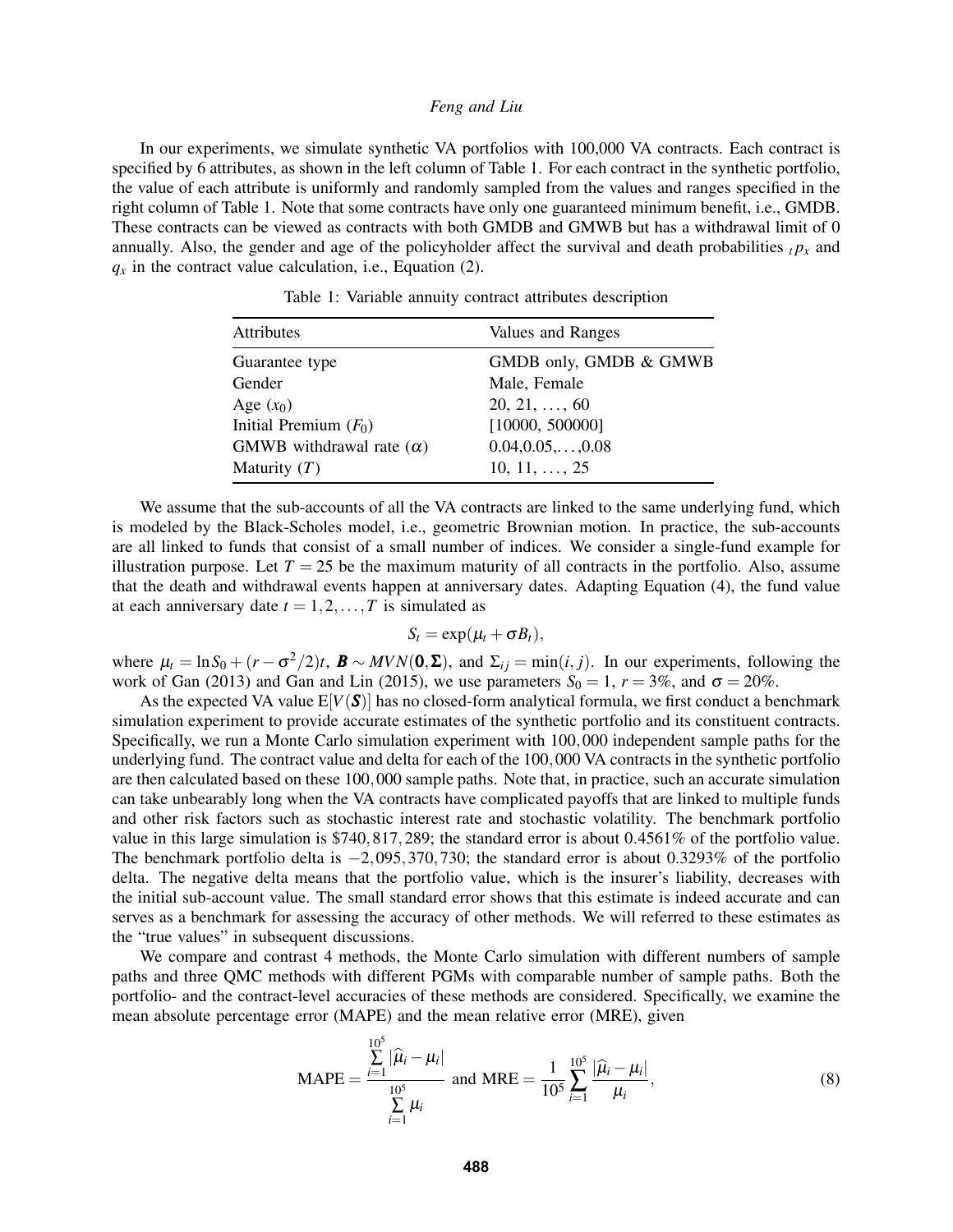where  $\hat{\mu}_i$  and  $\mu_i$  are the estimated portfolio value (delta) and the true portfolio value (delta) of the *i*-th VA contract, respectively.

For the QMC methods in our experiments, the QMC senescence is generated using randomized Sobol points with a random linear scramble and random digital shift (See [Sobol \(1967\)](#page-10-11) and [Niederreiter \(1992\)](#page-10-2) for details). The randomization of deterministic QMC sequence allows us to conduct independent experiments to estimate the value (delta) of the same synthetic portfolio. The sample average and the standard error of MAPEs and MREs for different QMC methods can then be estimated from these repeated experiment and be compared to those for the Monte Carlo simulation. In subsequent discussions, we perform 100 independent simulation experiments for every method. Also, the number of sample paths in all subsequent experiments are powers of 2 to accommodate convenience implementation of the Brownian bridge construction of Brownian path. Table [2](#page-8-0) summarizes the results of our numerical experiments.

<span id="page-8-0"></span>Table 2: MAPEs and MREs for the market values and dollar deltas of a synthetic portfolio with 100,000 VA contracts. MAPEs and MREs are performance measures for the portfolio- and contract-level accuracies. Numbers in parentheses show the standard errors of the MAPEs and MREs, estimated from the 100 repeated experiments.

| Method                                   | Portfolio Value     |                   | Portfolio Dollar Delta |                     |
|------------------------------------------|---------------------|-------------------|------------------------|---------------------|
|                                          | <b>MAPE</b>         | <b>MRE</b>        | <b>MAPE</b>            | <b>MRE</b>          |
| Number of sample paths = $1024 = 2^{10}$ |                     |                   |                        |                     |
| <b>MC</b>                                | $3.61\% (0.0255)$   | 3.76% (0.0236)    | $3.27\%$ (0.0164)      | $3.01\%(0.0139)$    |
| QMC-CHO                                  | $0.97\%$ $(0.0050)$ | $1.04\%$ (0.0043) | 2.27% (0.0062)         | 1.93% (0.0042)      |
| <b>OMC-BB</b>                            | $0.54\%$ (0.0014)   | $0.52\%$ (0.0009) | $1.78\%$ (0.0025)      | $1.37\%$ (0.0016)   |
| <b>OMC-PCA</b>                           | $0.29\%$ (0.0006)   | $0.32\%$ (0.0006) | $1.10\%$ (0.0013)      | $0.87\%$ $(0.0010)$ |
| Number of sample paths = $256 = 2^8$     |                     |                   |                        |                     |
| <b>OMC-CHO</b>                           | $2.09\%$ (0.0119)   | 2.33% (0.0098)    | $4.51\% (0.0156)$      | 3.92% (0.0105)      |
| QMC-BB                                   | $1.19\% (0.0031)$   | $1.19\%$ (0.0027) | $3.67\% (0.0050)$      | 2.91% (0.0037)      |
| QMC-PCA                                  | $0.56\%$ $(0.0020)$ | $0.61\%$ (0.0019) | 2.66% (0.0039)         | $2.04\%$ (0.0025)   |
| Number of sample paths = $64 = 2^6$      |                     |                   |                        |                     |
| QMC-CHO                                  | 5.13% (0.0291)      | 5.99% (0.0251)    | 10.10% (0.0400)        | 8.61% (0.0277)      |
| QMC-BB                                   | $3.46\%$ (0.0110)   | 3.45% (0.0106)    | 8.84% (0.0191)         | $6.92\%$ $(0.0104)$ |
| QMC-PCA                                  | $1.77\%$ (0.0075)   | 2.05% (0.0087)    | $6.28\%$ $(0.0113)$    | 4.99% (0.0061)      |

We first consider experiments with  $1024 = 2^{10}$  sample paths, which is approximately 10 times less sample paths than the benchmark simulation. The MAPEs and MREs for this setting are summarized in the first panel of Table [2.](#page-8-0) We see that all three QMC methods produce lower MAPEs and MREs than the Monte Carlo method with the same number of sample paths, for both the portfolio value and the portfolio dollar delta. This means that the QMC estimates are more accurate at both the portfolio- and the contract-levels. We could also see that the accuracies are different among the three PGM methods: the QMC-PCA produces the most accurate estimates by concentrating its explained variability in the first few dimensions. In contrast, the Cholesky decomposition path generation method, which is the standard method in Monte Carlo, gives no particular attention to concentrating variability and so produces the least accurate estimates among the three QMC methods. The accuracy of the Brownian bridge method lies between the other two. In summary, in this example and with  $2^{10} = 1024$  sample paths, QMC method using the PCA path generation method can be 3-33 times more accurate than the standard Monte Carlo method.

We perform further experiments to examine the accuracies of different QMC methods with less number of sample paths. From the second panel of Table [2,](#page-8-0) we could see obviously that the three QMC methods with 256 sample paths can produce about the same accuracy as the Monte Carlo method with 1024 sample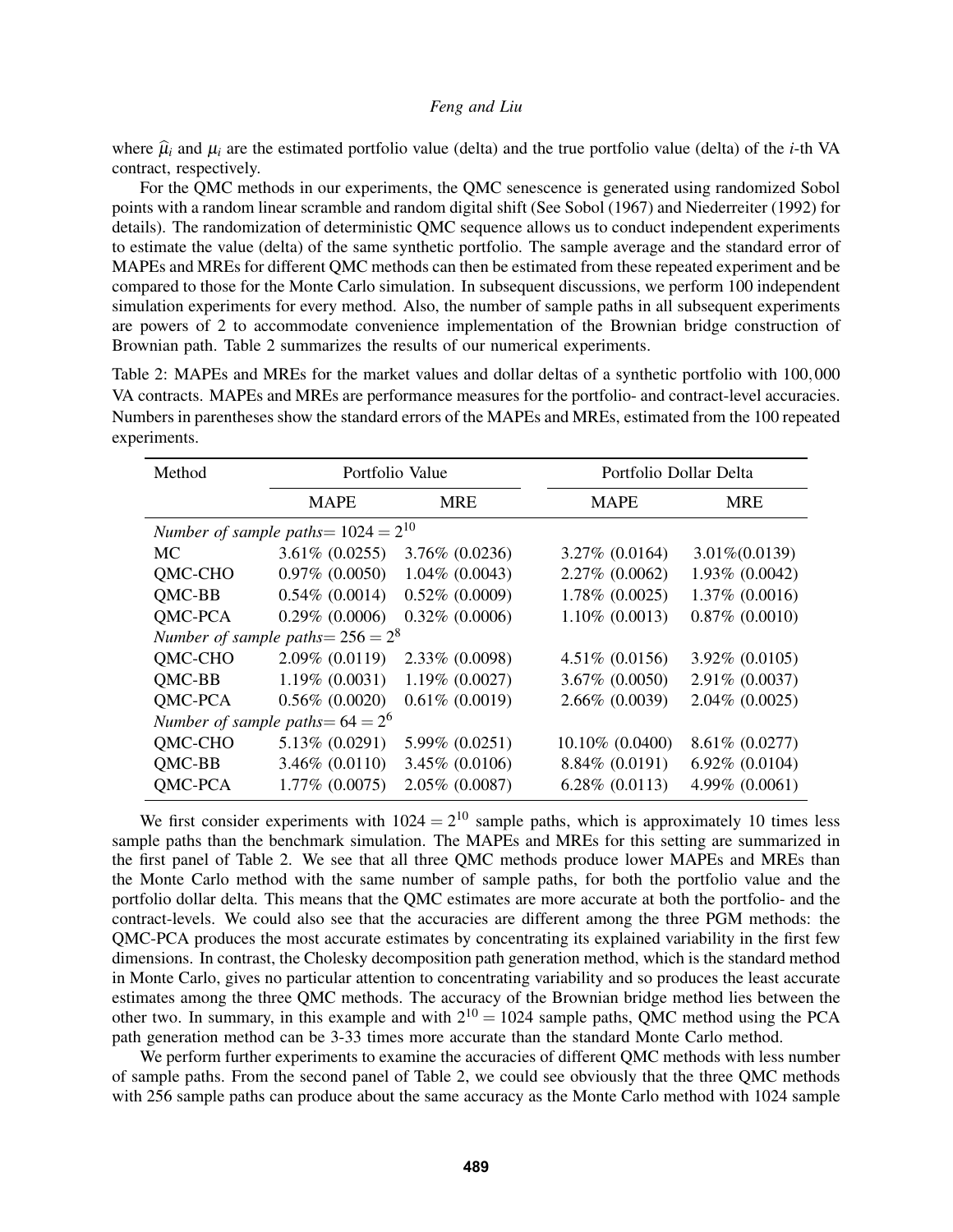paths. In fact, the QMC-PCA method with 256 sample paths is more accurate than Monte Carlo with 1024 sample paths, for both portfolio value and dollar delta estimates in both MAPE and MRE. In the third panel of Table [2,](#page-8-0) we see that even with merely 64 sample paths, the QMC-PCA method can still produce more accurate portfolio value estimates than the Monte Carlo method with 1024 sample paths. This suggests an at least 16 times computational savings, which can manifest as the difference between days and hours of runtime in practical applications.

### 5 CONCLUDING REMARKS

In this study we propose and test QMC method with three different path generation methods in the valuation and risk management for large variable annuity (VA) portfolios. Our numerical experiments show that all three QMC methods produce more accurate estimates of large VA portfolios and their sensitivity to risk factors. The principal component analysis method showing the most promising numerical results, which matches its proven theoretical properties.

#### REFERENCES

<span id="page-9-19"></span>Akesson, F. 1998. "Discrete Eigenfunction Expansion of Multi-Dimensional Brownian Motion and the Ornstein-Uhlenbeck Process 1 One-Dimensional Brownian Motion". Technical report, Carnegie-Mellon University.

<span id="page-9-11"></span>Boyle, P. 1977. "Options: A Monte Carlo Approach". *Journal of Financial Economics* 4(3):323–338.

- <span id="page-9-12"></span>Boyle, P., M. Broadie, and P. Glasserman. 1997. "Monte Carlo Methods for Security Pricing". *Journal of Economic Dynamics and Control* 21(8-9):1267–1321.
- <span id="page-9-9"></span>Bratley, P., B. L. Fox, and H. Niederreiter. 1992. "Implementation and Tests of Low-Discrepancy Sequences". *ACM Transactions on Modeling and Computer Simulation (TOMACS)* 2(3):195–213.
- <span id="page-9-18"></span>Caflisch, R., W. Morokoff, and A. Owen. 1997. "Valuation of Mortgage-Backed Securities Using Brownian Bridges to Reduce Effective Dimension". *The Journal of Computational Finance* 1(1):27–46.
- <span id="page-9-2"></span>Feng, B. M., Z. Tan, and J. Zheng. 2020. "Efficient Simulation Designs for Valuation of Large Variable Annuity Portfolios". *North American Actuarial Journal* 24(2):275–289.
- <span id="page-9-1"></span>Gan, G. 2013. "Application of Data Clustering and Machine Learning in Variable Annuity Valuation". *Insurance: Mathematics and Economics* 53(3):795–801.
- <span id="page-9-3"></span>Gan, G., and X. S. Lin. 2015. "Valuation of Large Variable Annuity Portfolios under Nested Simulation: A Functional Data Approach". *Insurance: Mathematics and Economics* 62:138–150.
- <span id="page-9-4"></span>Gan, G., and X. S. Lin. 2017. "Efficient Greek Calculation of Variable Annuity Portfolios for Dynamic Hedging: A Two-Level Metamodeling Approach". *North American Actuarial Journal* 21(2):161–177.
- <span id="page-9-7"></span>Gan, G., and E. A. Valdez. 2018. "Regression Modeling for the Valuation of Large Variable Annuity Portfolios". *North American Actuarial Journal* 22(1):40–54.
- <span id="page-9-13"></span>Glasserman, P. 2004. *Monte Carlo Methods in Financial Engineering*, Volume 53. New York, New York: Springer Science and Business Media.
- <span id="page-9-0"></span>Hardy, R. M. 2003. *Investment Guanrantees: Modeling and Risk Management for Equity-Linked Life Insurance*, Volume 1. Hoboken, New Jersey: John Wiley and Sons.
- <span id="page-9-5"></span>Hejazi, S. A., and K. R. Jackson. 2016. "A Neural Network Approach to Efficient Valuation of Large Portfolios of Variable Annuities". *Insurance: Mathematics and Economics* 70:169–181.
- <span id="page-9-6"></span>Hejazi, S. A., K. R. Jackson, and G. Gan. 2017. "A Spatial Interpolation Framework for Efficient Valuation of Large Portfolios of Variable Annuities". *Quantitative Finance and Economics* 1(2):1–5.
- <span id="page-9-17"></span>Johansen, R. J. 1996. "Annuity 2000 Mortality Tables". *Transactions Of Society Of Actuaries, 1995-96 Reports*.
- <span id="page-9-15"></span><span id="page-9-14"></span>Joy, C., P. Boyle, and K. S. Tan. 1996. "Quasi-Monte Carlo Methods in Numerical Finance". *Management Science* 42(6):926–938.
- L'Ecuyer, P. 2004. "Quasi-Monte Carlo Methods in Finance". In *Proceedings of the 2004 Winter Simulation Conference*, edited by R. G. Ingalls, M. D. Rossetti, J. S. Smith, and B. A. Peters, 1645–1655. Piscataway, New Jersey: Institute of Electrical and Electronics Engineers, Inc.
- <span id="page-9-10"></span>Liu, K. 2012. *Directional Control of Generating Brownian Path under Quasi Monte*. Ph. D. thesis, University of Waterloo.
- <span id="page-9-8"></span>Liu, K., and K. S. Tan. 2020. "Real-Time Valuation of Large Variable Annuity Portfolios: A Green Mesh Approach". *North American Actuarial Journal*. Published online, Jan 2020.
- <span id="page-9-16"></span>Liu, Y. 2010. *Pricing and Hedging the Guaranteed Minimum Withdrawal Benefits in Variable Annuities*. Ph.D. thesis, Department of Statistics and Actuarial Science, University of Waterloo, Waterloo, Ontario, Canada. [https://uwspace.uwaterloo.ca/bitstream/](https://uwspace.uwaterloo.ca/bitstream/handle/10012/4990/Liu_Yan.pdf?sequence=1) [handle/10012/4990/Liu](https://uwspace.uwaterloo.ca/bitstream/handle/10012/4990/Liu_Yan.pdf?sequence=1)\_Yan.pdf?sequence=1.